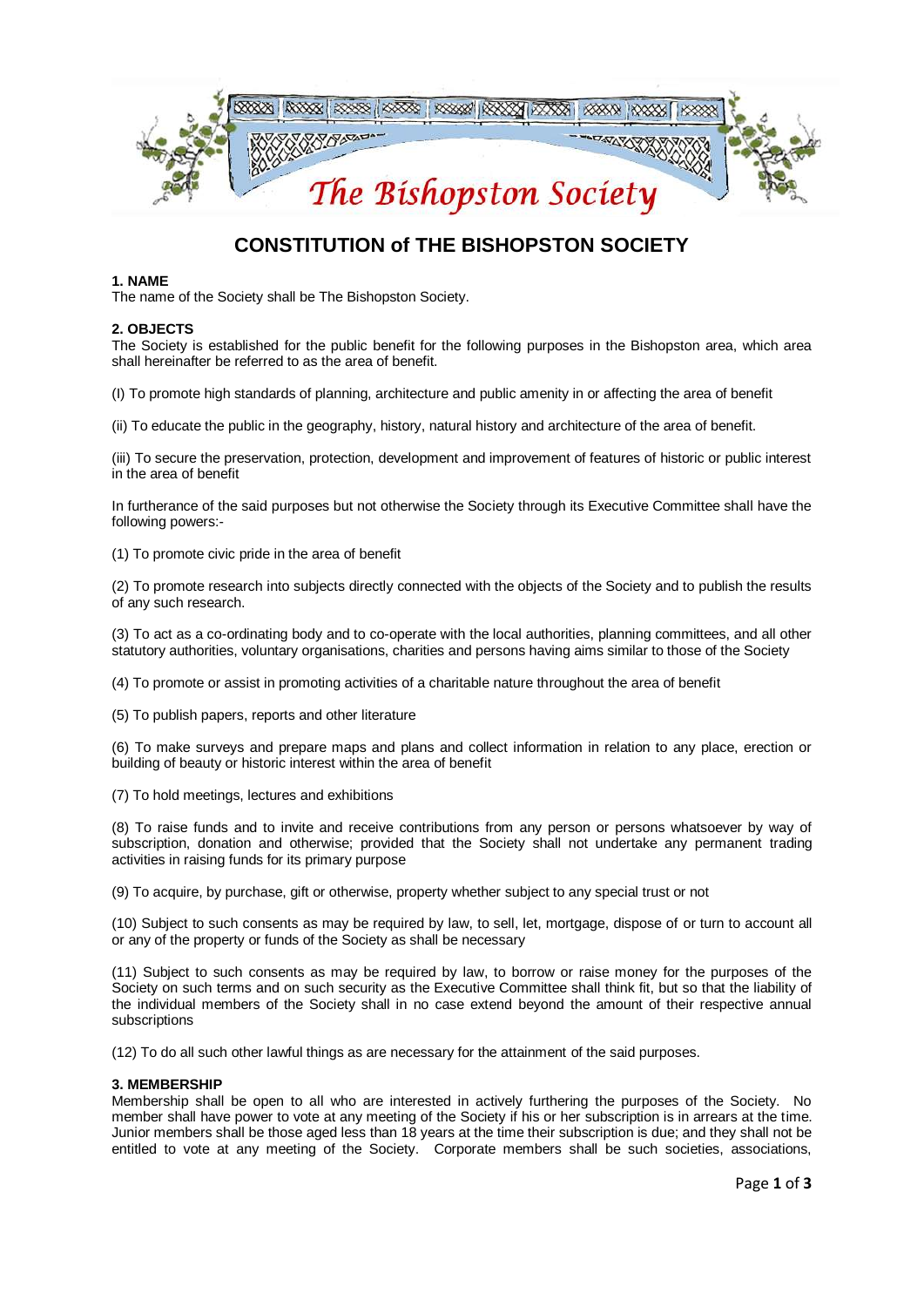educational institutions or businesses as are interested in actively furthering the purposes of the Society. A corporate member shall appoint a representative to vote on its behalf at all meetings but before such representative exercises his or her right to vote the corporate member shall give particulars in writing to the Honorary Secretary of such representative. The subscription of a member joining the Society in the three months preceding the end of June in any year shall be regarded as covering membership for the Society's year commencing on 1 July following the date of joining the Society.

# **4. SUBSCRIPTION**

The subscription shall be such reasonable sum as the Executive Committee shall determine from time to time, and it shall be payable on or before the end of September each year. Membership shall lapse if the subscription is unpaid three months after it is due.

### **5. MEETINGS**

An Annual General Meeting shall be held in or about September each year to receive the Executive Committee's report and the accounts, and to elect officers and members of the Committee. The Committee shall decide when ordinary meetings of the Society shall be held.

Special General Meetings of the Society shall be held at the written request of fifteen or more members whose subscriptions are fully paid-up.

10 members personally present shall constitute a quorum for a meeting of the Society.

The Committee shall give at least 7 days' notice to members of all Meetings of the Society.

# **6. OFFICERS**

Nominations for the election of officers shall be made in writing to the Honorary Secretary at least 14 days before the Annual General Meeting. Such nominations shall be supported by a seconder and the consent of the proposed nominee must first have been obtained. The election of officers shall be completed prior to the election of further Committee members. Nominees for election as Officers or Committee members shall declare at the Annual General Meeting at which their election is to be considered any financial or professional interest known or likely to be of concern to the Society.

The Officers of the Society shall consist of :-

# **Chairman, Vice-Chairman, Honorary Secretary, Honorary Treasurer**

all of whom shall relinquish their office every year and shall be eligible for re-election at the Annual General Meeting. The Executive Committee shall have the power to fill casual vacancies occurring among the Officers of the Society

# **7. THE EXECUTIVE COMMITTEE**

The Executive Committee shall be responsible for the management and administration of the Society. The Executive Committee shall consist of the Officers and not less than 1 and not more than 5 other members. The Committee shall have power to co-opt further members (who shall attend in an advisory and non-voting capacity). In the event of an equality in the votes cast, the Chairman shall have a second or casting vote. The Executive Committee shall meet not less than six times a year at intervals of not more than two months and the Honorary Secretary shall give all members not less than seven days' notice of each meeting. The quorum shall, as near as may be, comprise one third of the members of the Executive Committee.

Nominations for election to the Executive Committee shall be made to the Honorary Secretary at least 14 days before the Annual General Meeting. They must be supported by a seconder and the consent of the proposed nominee must first have been obtained. If the nominations exceed the number of vacancies, a ballot shall take place in such a manner as shall be determined. Members of the Executive Committee shall be elected annually at the Annual General Meeting of the Society, and outgoing members may be re-elected.

The Executive Committee shall have the power to fill up to 3 casual vacancies occurring among the members of the Executive Committee between General Meetings.

#### **8. SUB COMMITTEES**

The Executive Committee may constitute such sub-committees from time to time as shall be considered necessary for such purposes as shall be thought fit. The Chairman and Secretary of each sub-committee shall be appointed by the Executive Committee and all actions and proceedings of each sub-committee shall be reported to and confirmed by the Executive Committee as soon as possible. Members of the Executive Committee may be members of any sub-committee. Sub-Committees shall be subordinate to, and may be regulated or dissolved by the Executive Committee.

#### **9. DECLARATION OF INTEREST**

It shall be the duty of every member who is in any way directly interested financially or professionally in any item discussed at any meeting of the Society (including any meeting of any Committee or Sub-committee) at which he or she may be present to declare such interest and he or she shall not discuss such item (except by invitation of the Chairman) or vote thereon.

#### **10. EXPENSES OF ADMINISTRATION AND APPLICATION OF FUNDS**

The Executive Committee shall, out of funds of the Society, pay all proper expenses of administration and management of the Society. After payment of the administration and management expenses and the setting